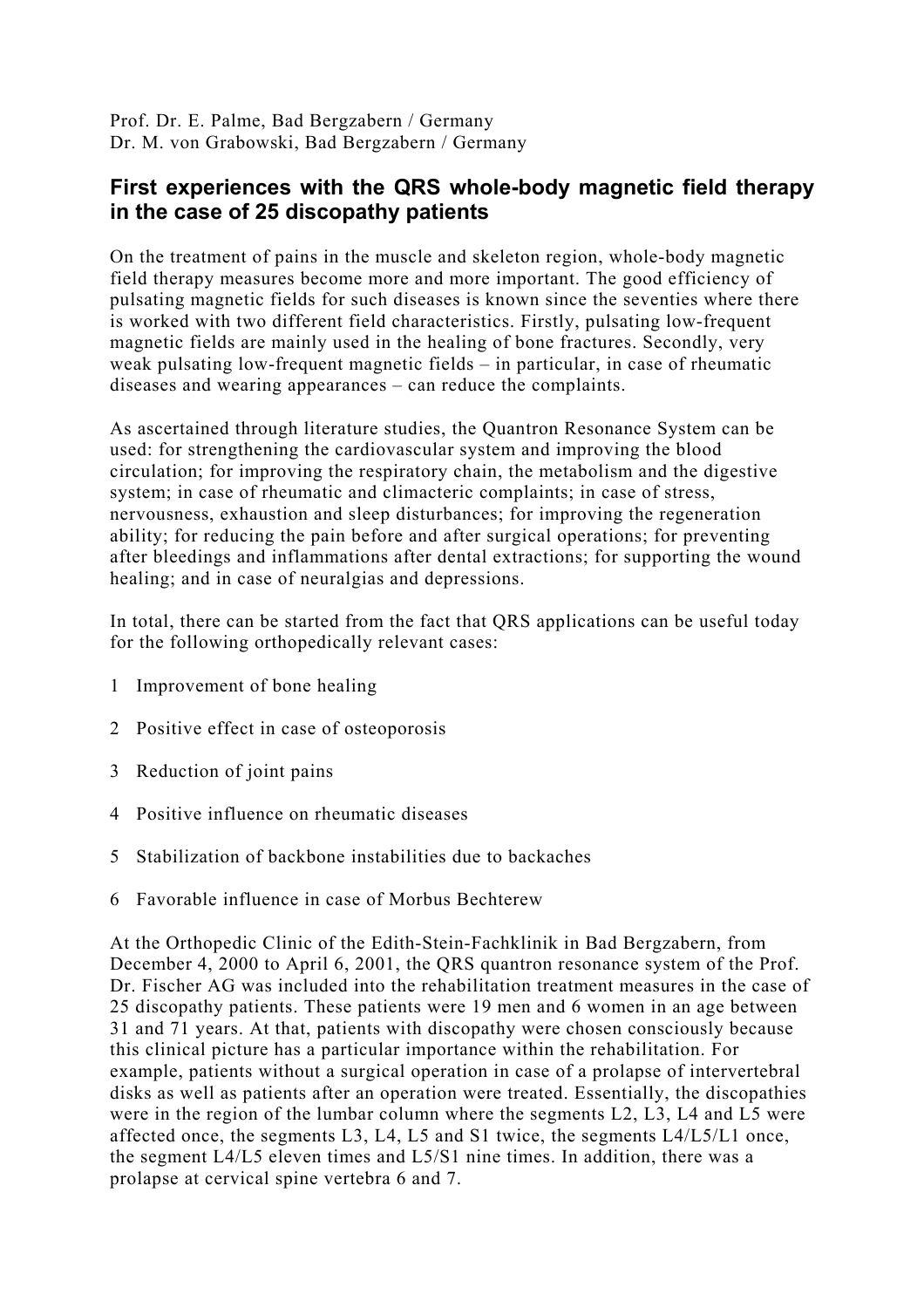In eight patient cases, a surgical operation had already become necessary. In three cases of them, a so-called postnucleotomy syndrome was present.

At the beginning of the QRS treatment, 16 patients took analgetic drugs (in particular, NSAR). All 25 observed and treated patients had pains in the region of the backbone that extended to a time period of two months up to 30 years.

Using the ten-value pain scale, the patients had the following complaints:

Pain scale 2 1 patient Pain scale 4 5 patients Pain scale 5 7 patients Pain scale 6 5 patients Pain scale 7 1 patient Pain scale 8 3 patients Pain scale 9 1 patient Pain scale 10 2 patients

As a rule, the treatment was performed twice per day – in the morning and in the evening – with a load level between 5 and 10 in the morning and between 2 and 5 in the afternoon. Beside the mat treatment, the cushion treatment was also applied; in particular, if the complaint symptoms did not improve after a week.

The evaluation of the results was realized using a specific record with respect to the therapy where the still existing pains, the general contentment and the still needed drugs were evaluated. Moreover, the patients could express their opinion whether they agree to be treated once again.

On the final examination, there was found out that – with only a few exceptions – the complaints had reduced clearly:

Pain scale 2 5 patients Pain scale 3 6 patients Pain scale 4 6 patients Pain scale 5 5 patients Pain scale 6 1 patients Pain scale 8 1 patient Pain scale 10 1 patient

In the case of one patient, there was no improvement despite mat and cushion treatment.

**Figure 1** shows the summarizing comparison of the pain intensities before and after the QRS therapy in the case of these patients. Under the QRS therapy, the average values of the pain intensity decrease from 5.9 to 4.04.